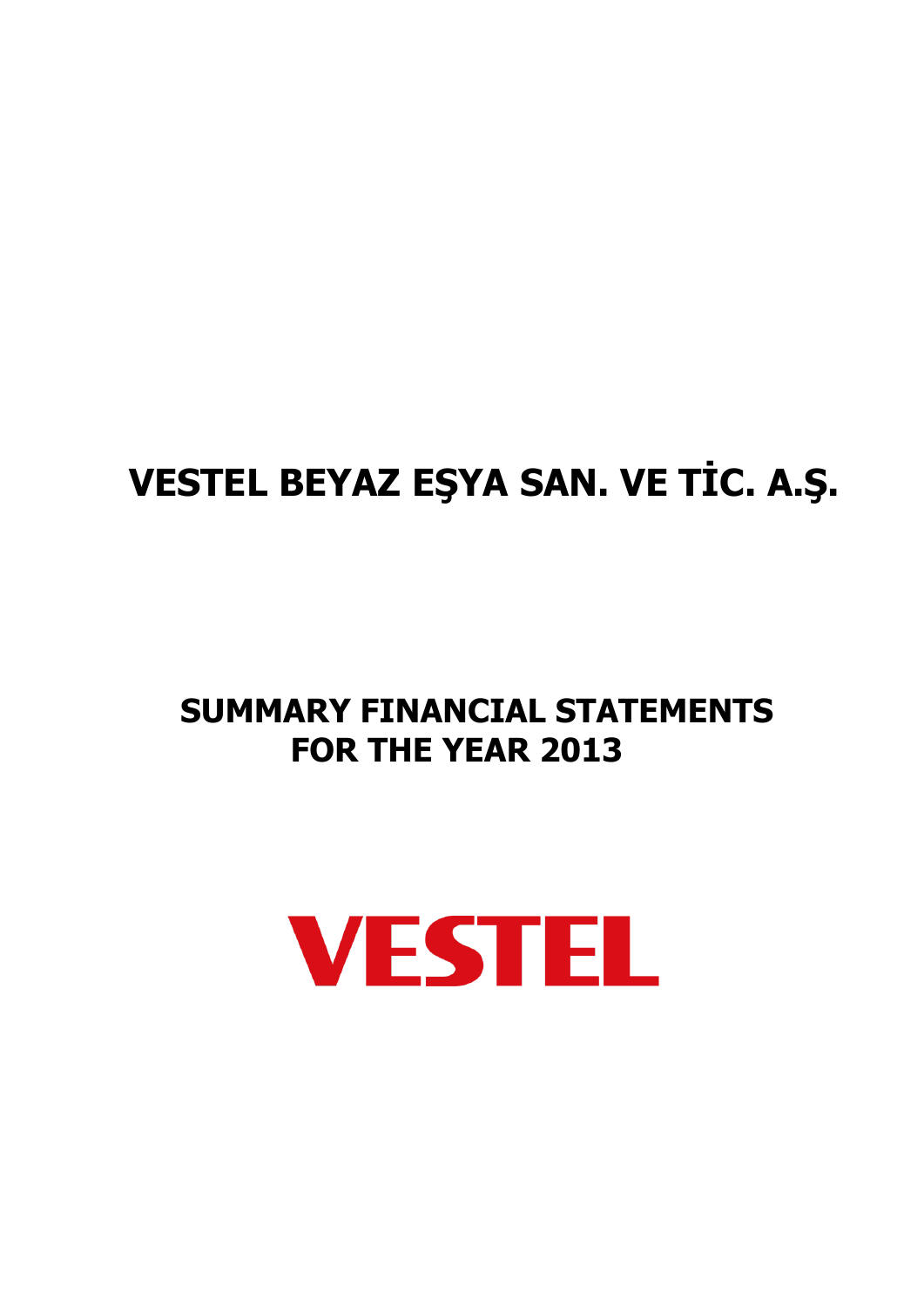#### **VESTEL BEYAZ EŞYA SANAYİ VE TİCARET A.Ş. CONDENSED INTERIM STATEMENTS OF BALANCE SHEETS AS OF 31 DECEMBER 2013 AND 31 DECEMBER 2012**

(All amounts in thousand Turkish Lira unless stated otherwise)

|                                  | <b>Note</b> | Audited    | Audited    |
|----------------------------------|-------------|------------|------------|
| <b>ASSETS</b>                    |             | 31.12.2013 | 31.12.2012 |
| <b>Current Assets</b>            |             | 963,168    | 954,766    |
| Cash and Cash Equivalents        | 4           | 18,576     | 27,218     |
| <b>Trade Receivables</b>         |             | 539,936    | 635,609    |
| <b>Related Parties</b>           | 6           | 527,940    | 622,071    |
| <b>Other Parties</b>             | 7           | 11,996     | 13,538     |
| <b>Other Receivables</b>         |             | 63,472     | 49,916     |
| Other parties                    | 8           | 63,472     | 49,916     |
| <b>Inventories</b>               | 9           | 324,125    | 221,283    |
| Prepaid Expenses                 | 10          | 15,855     | 17,743     |
| <b>Current Income Tax Assets</b> |             | 511        | 2,997      |
| <b>Other Current Assets</b>      | 18          | 693        | $\Omega$   |
| <b>Non - Current Assets</b>      |             | 389,755    | 360,461    |
| Prepaid Expenses                 | 10          | 1,901      | 3,397      |
| Property, Plant And Equipment    | 11          | 329,512    | 308,563    |
| Intangible Assets                |             | 58,342     | 48,501     |
| Other Intangible Assets          | 12          | 58,342     | 48,501     |
| <b>TOTAL ASSETS</b>              |             | 1,352,923  | 1,315,227  |

The accompanying notes are an integral part of these financial statements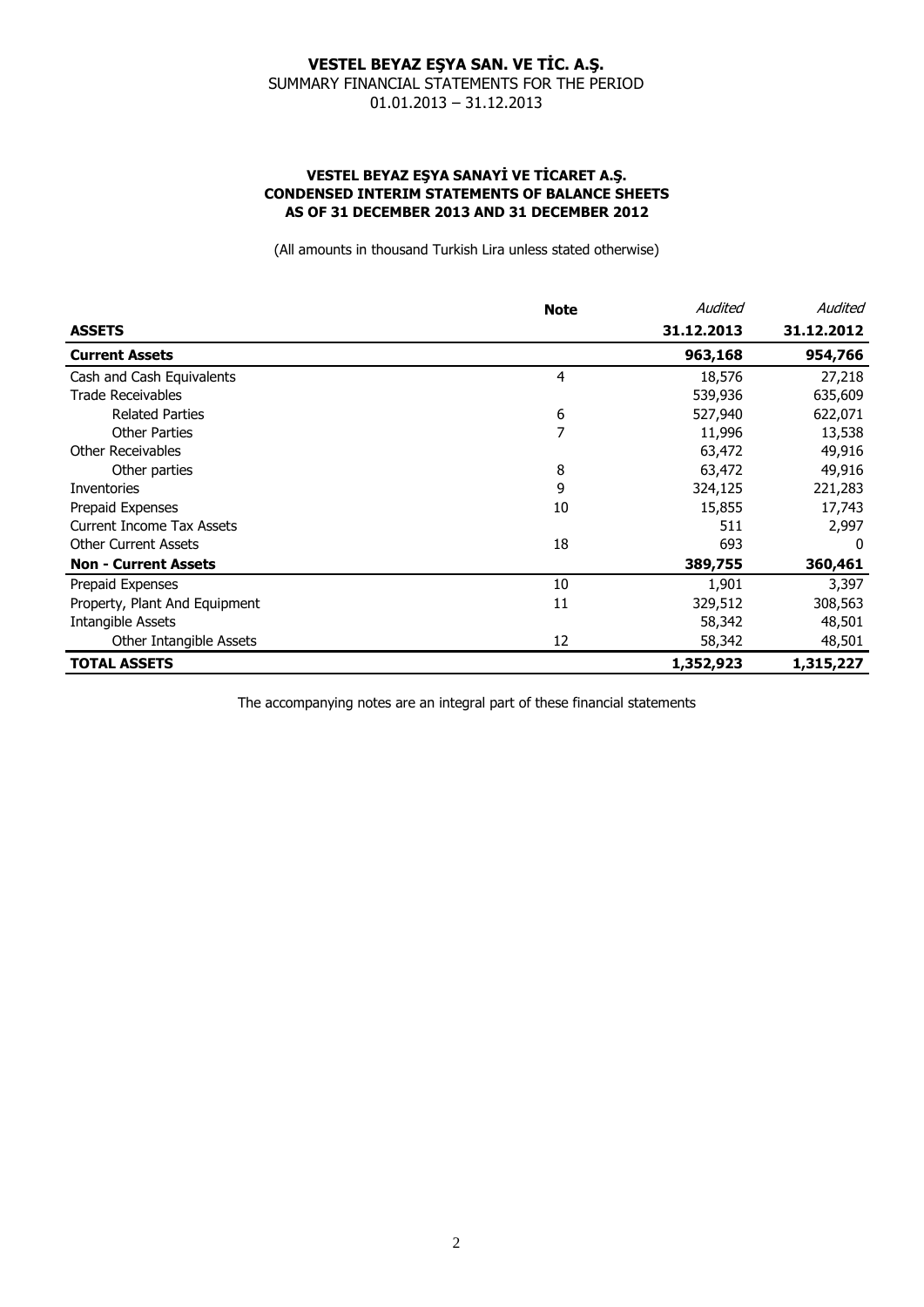#### **VESTEL BEYAZ EŞYA SANAYİ VE TİCARET A.Ş. CONDENSED INTERIM STATEMENTS OF BALANCE SHEETS AS OF 31 DECEMBER 2013 AND 31 DECEMBER 2012**

(All amounts in thousand Turkish Lira unless stated otherwise)

|                                                                      | <b>Note</b> | Audited            | Audited      |
|----------------------------------------------------------------------|-------------|--------------------|--------------|
| <b>LIABILITIES AND SHAREHOLDERS' EQUITY</b>                          |             | 31.12.2013         | 31.12.2012   |
| <b>Current Liabilities</b>                                           |             | 556,330            | 720,139      |
| <b>Short Term Financial Liabilities</b>                              | 5           | 79,906             | 287,817      |
| <b>Trade Payables</b>                                                |             | 452,117            | 413,006      |
| <b>Related Parties</b>                                               | 6           | 19,235             | 7,587        |
| <b>Other Parties</b>                                                 | 7           | 432,882            | 405,419      |
| Liabilities for Employee Benefits                                    | 16          | 13,043             | 6,313        |
| Derivative Financial Instruments                                     | 27          | 6,911              | 8,673        |
| Short term provisions                                                |             | 366                | 928          |
| <b>Other Current Provisions</b>                                      | 14          | 366                | 928          |
| <b>Other Current Liabilities</b>                                     | 18          | 3,987              | 3,402        |
| <b>Non-Current Liabilities</b>                                       |             | 255,789            | 103,832      |
| Long Term Financial Liabilities                                      | 5           | 212,118            | 87,698       |
| <b>Trade Payables</b>                                                |             | 20,381             | 0            |
| <b>Other Parties</b>                                                 | 7           | 20,381             | $\Omega$     |
| Long Term Provisions                                                 |             | 12,434             | 12,607       |
| Provisions for Employee Termination Benefits                         | 16          | 12,434             | 12,607       |
| Derivative Financial Instruments                                     | 27          | 9,021              | $\mathbf{0}$ |
| Deferred Tax Liability                                               | 25          | 1,835              | 3,527        |
| <b>SHAREHOLDER'S EQUITY</b>                                          |             | 540,804            | 491,256      |
| Paid In Capital                                                      | 19          | 190,000            | 190,000      |
| Adjustments to Share Capital                                         | 19          | 9,734              | 9,734        |
| Share Premium                                                        | 19          | 109,031            | 109,031      |
| Other Comprehensive Income/Loss Not To Be Reclassified To Profit or  |             | $-192$             | $-947$       |
| Loss<br><b>Revaluation Gain/Loss</b>                                 |             | $-192$             | $-947$       |
| Actuarial Gain/Loss Arising from Defined Benefit Plans               | 24          | $-192$             | $-947$       |
| Other Comprehensive Income/Loss To Be Reclassified To Profit or Loss |             | $-3,896$           | 0            |
|                                                                      | 24          |                    | $\Omega$     |
| Cash Flow Hedges<br><b>Restricted Reserves</b>                       | 19          | $-3,896$<br>38,886 | 38,886       |
|                                                                      |             |                    |              |
| <b>Retained Earnings</b>                                             | 19          | 144,552            | 162,096      |
| Net Loss for the Period                                              |             | 52,689             | $-17,544$    |
| <b>TOTAL LIABILITIES AND EQUITY</b>                                  |             | 1,352,923          | 1,315,227    |

The accompanying notes are an integral part of these financial statements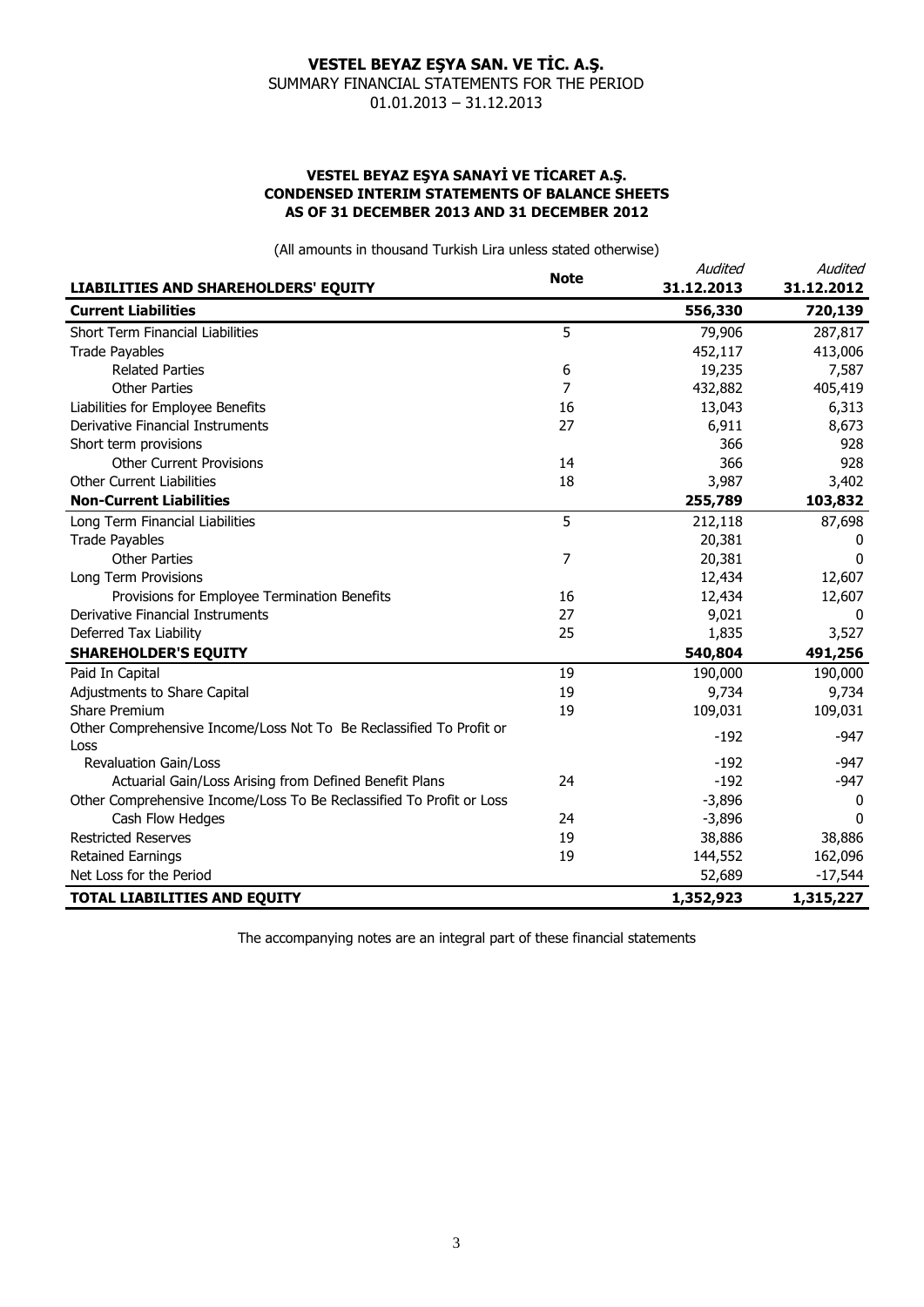#### **VESTEL BEYAZ EŞYA SANAYİ VE TİCARET A.Ş. CONDENSED INTERIM STATEMENTS OF INCOME FOR THE YEARS ENDED 31 DECEMBER 2013 and 31 DECEMBER 2012**

(All amounts in thousand Turkish Lira unless stated otherwise)

|                                              |             | Audited                 | Audited                 |
|----------------------------------------------|-------------|-------------------------|-------------------------|
|                                              | <b>Note</b> | $01.01 -$<br>31.12.2013 | $01.01 -$<br>31.12.2012 |
|                                              |             |                         |                         |
| Revenue                                      | 20          | 2,028,695               | 1,883,377               |
| Cost of Sales (-)                            |             | (1,850,236)             | (1,830,965)             |
| <b>GROSS PROFIT</b>                          |             | 178,459                 | 52,412                  |
| Marketing, selling and distribution expenses | 21          | (36, 617)               | (32, 874)               |
| General administrative expenses              | 21          | (32, 733)               | (25, 100)               |
| Research and development expenses            | 21          | (24, 958)               | (20, 663)               |
| Other operating income                       | 22          | 112,148                 | 65,496                  |
| Other operating expense                      | 22          | (68, 875)               | (68, 146)               |
| <b>OPERATING PROFIT / LOSS</b>               |             | 127,424                 | $-28,875$               |
| Financing Income                             | 23          | 73,507                  | 128,788                 |
| <b>Financing Expenses</b>                    | 23          | (147, 480)              | (117, 418)              |
| PROFIT BEFORE TAXATION                       |             | 53,451                  | (17, 505)               |
| Tax income/(expense)                         |             |                         |                         |
| Current tax (expense)/income                 | 25          | (1,669)                 |                         |
| Deferred tax benefit/(expense)               | 25          | 907                     | (39)                    |
| NET NCOME / LOSS FOR THE PERIOD              |             | 52,689                  | (17, 544)               |
| <b>EARNINGS / LOSS PER SHARE (TL)</b>        | 26          | 0.3                     | $-0.09$                 |

The accompanying notes are an integral part of these financial statements.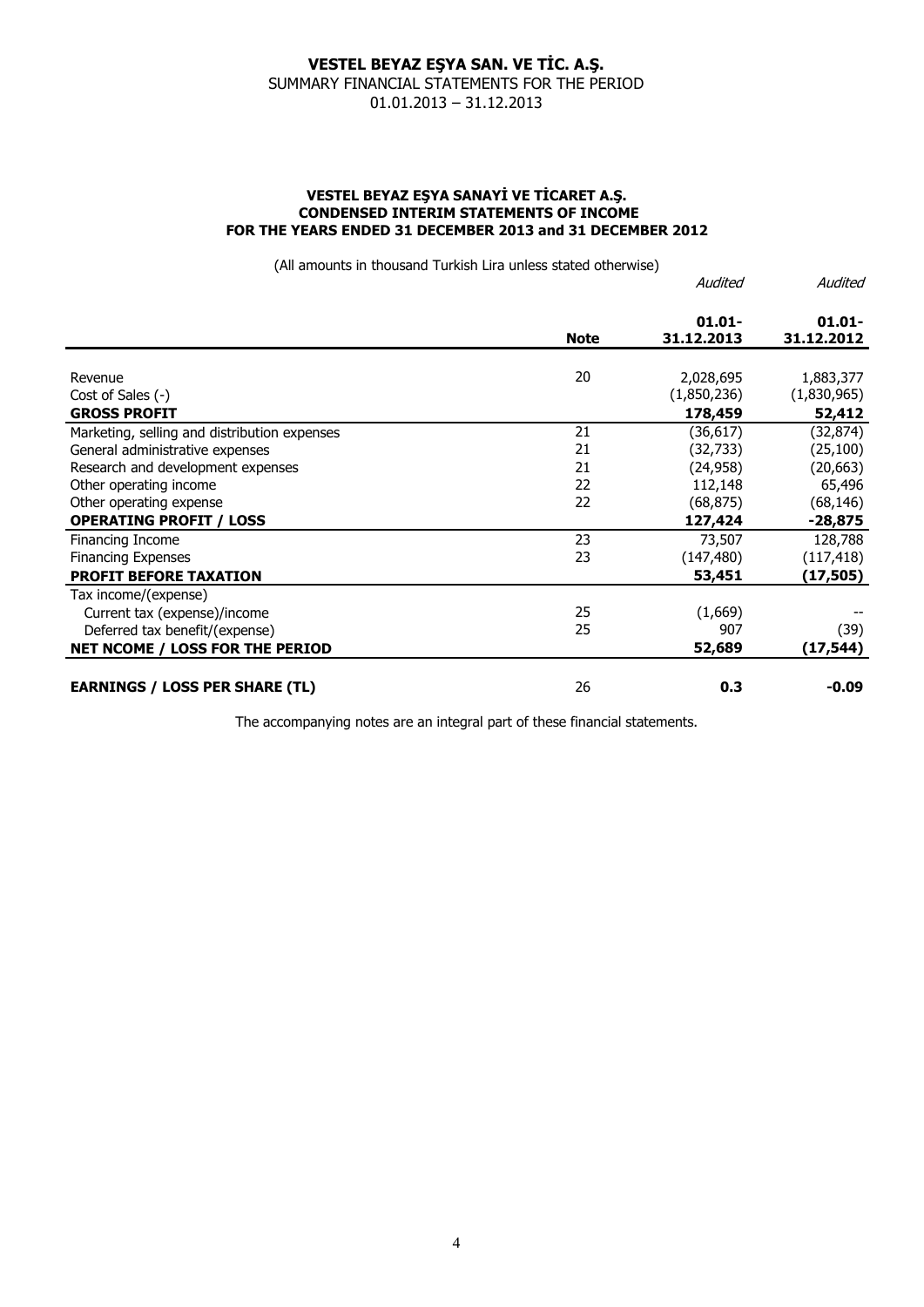#### **VESTEL BEYAZ EŞYA SANAYİ VE TİCARET ANONİM ŞİRKETİ CONDENSED INTERIM STATEMENTS OF CASHFLOWS FOR THE YEARS ENDED 31 DECEMBER 2013 AND 31 DECEMBER 2012**

(All amounts in thousand Turkish Lira unless stated otherwise)

|                                                                                      |             | $01.01 -$  | $01.01 -$  |
|--------------------------------------------------------------------------------------|-------------|------------|------------|
|                                                                                      | <b>Note</b> | 31.12.2013 | 31.12.2012 |
| <b>Operating activities:</b>                                                         |             |            |            |
| <b>Profit Before Tax</b>                                                             |             | 53,451     | (17, 505)  |
| Adjustments to reconcile net income to net cash provided by operating<br>activities: |             |            |            |
| - Depreciation and amortization of fixed assets                                      | 11          | 74,367     | 63,790     |
| - Warranty and assembly provisions                                                   | 22          | 0          | $-19,627$  |
| - Provision for lawsuits                                                             | 14          | $-562$     | 372        |
| - Provision for employment termination benefits                                      | 16          | 6,703      | 4,225      |
| - Provision for impairment on inventories                                            | 9           | $-2,332$   | 1,187      |
| - Interest expense                                                                   | 23          | 24,338     | 23,555     |
| - Interest income                                                                    | 23          | $-186$     | $-678$     |
| - (Gain) / loss from sales of tangible and intangible assets                         |             | $-72$      | $-143$     |
| - Derivative financial instruments (income) / expense accural                        |             | 2,389      | 8,673      |
| - Unrealized foreign exchage gains / losses                                          |             | 33,085     | 12,756     |
| Change in blocked cash and cash equivalents                                          | 4           | 795        | 0          |
| <b>Changes in working capital</b>                                                    |             |            |            |
| (Increase) / decrease in trade receivables                                           | 6,7         | 95,673     | (30,042)   |
| (Increase) / decrease in inventories                                                 | 9           | (100, 384) | 7,308      |
| (Increase) / decerase in other receivables and other current assets                  |             | (7,868)    | (20, 039)  |
| Increase / (decrease) in trade payables                                              | 6,7         | 59,492     | $-29,232$  |
| Increase/(decrease) in other payables and liabilities                                |             | 7,315      | 280        |
| Net cash provided by operating activities                                            |             |            |            |
| Employee termination benefits paid                                                   | 16          | (5,932)    | (2,263)    |
| Tax income paid                                                                      | 25          | (2,180)    | (2,997)    |
| Net cash (used in) operating activities                                              |             | 238,092    | (380)      |
| <b>Investing Activities:</b>                                                         |             |            |            |
| Acquisition of tangible assets                                                       | 11          | (87, 619)  | (77,099)   |
| Cash provided from tangible and intangible assets                                    |             | 977        | 424        |
| Acquisition of intangible assets                                                     | 12          | (18, 569)  | (18, 711)  |
| Net cash (used in) investing activities                                              |             | (105, 211) | (95, 386)  |
|                                                                                      |             |            |            |
| <b>Financing Activities:</b>                                                         |             |            |            |
| Proceeds from bank borrowings                                                        |             | 263,350    | 408,328    |
| Repayments of borrowings                                                             |             | (387, 962) | (272, 750) |
| Interest paid                                                                        |             | (16, 302)  | (20, 488)  |
| Interest received                                                                    |             | 186        | 678        |
| Net cash provided by financing activities                                            |             | $-140,728$ | 115,768    |
| Net (decrease) / increase in cash and cash equivalents                               |             | (7, 847)   | 20,002     |
| Cash and cash equivalents as of January 1                                            | 4           | 25,887     | 7,216      |
| Cash and cash equivalents as of December 31                                          | 4           | 18,040     | 27,218     |